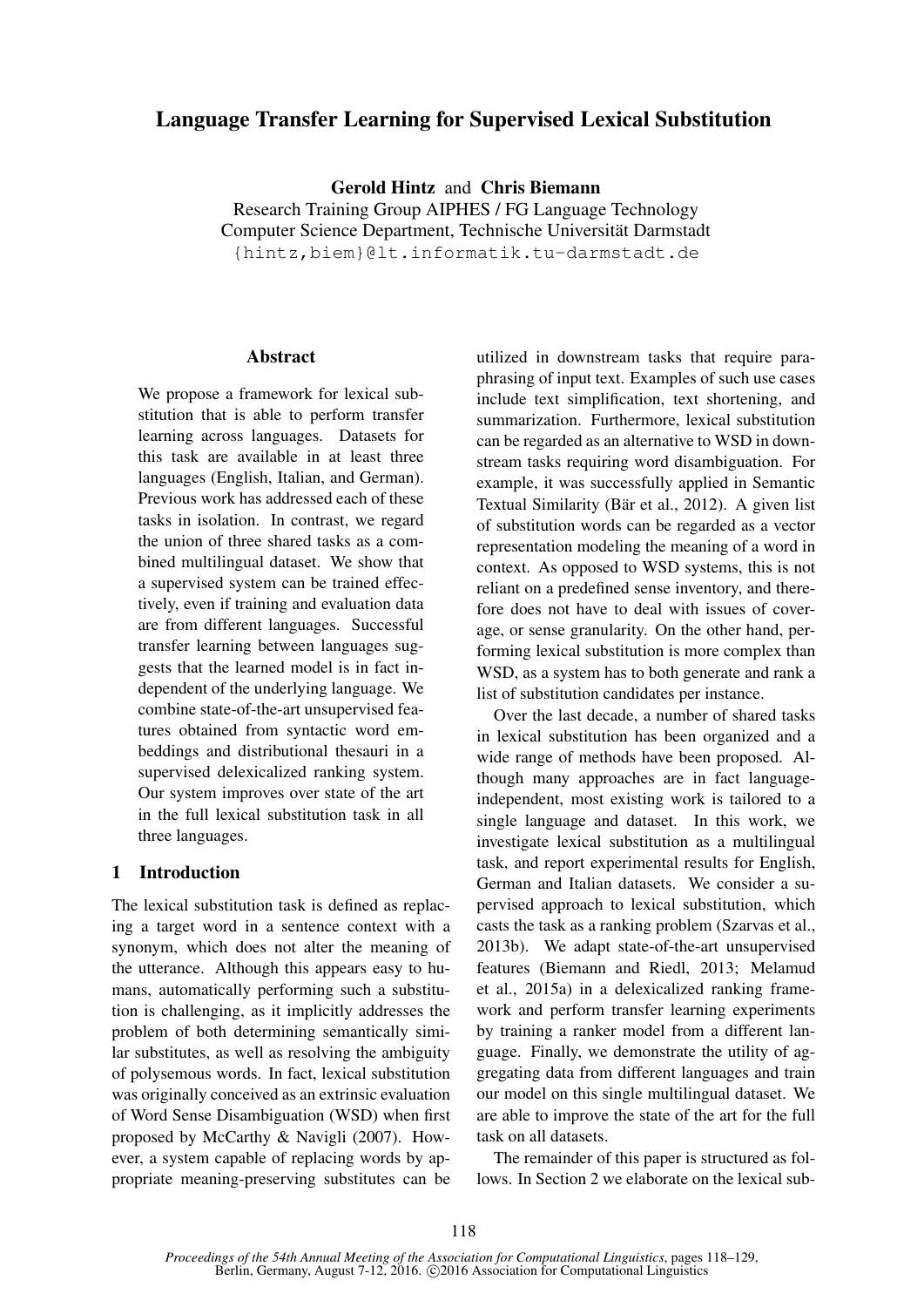stitution task and datasets. Section 3 shows related work of systems addressing each of these tasks. In Section 4 we describe our method for building a supervised system capable of transfer learning. Section 5 shows our experimental results and discussion. Finally in Section 6 we give a conclusion and outlook to future work.

# 2 Lexical substitution datasets and evaluation

The lexical substitution task was first defined at *SemEval 2007* (McCarthy and Navigli, 2007, "SE07"). A lexical sample of target word is selected from different word classes (nouns, verbs, and adjectives). Through annotation, a set of valid substitutes was collected for 10-20 contexts per target. Whereas in the original SE07 task, annotators were free to provide "up to three, but all equally good" substitutes, later tasks dropped this restriction. Substitutes were subsequently aggregated by annotator frequency, creating a ranking of substitutes. The use of SE07 has become a de-facto standard for system comparison, however equivalent datasets have been produced for other languages. *Evalita 2009* posed a lexical substitution task for Italian (Toral, 2009, "EL09"). Participants were free to obtain a list of substitution candidates in any way, most commonly *Italian WordNet*<sup>1</sup> was used. A *WeightedSense* baseline provided by the organizers proved very strong, as all systems scored below it. This baseline is obtained by aggregating differently weighted semantic relations from multiple human-created lexical resources (Ruimy et al., 2002). A German version of the lexical substitution task was organized at *GermEval 2015* (Cholakov et al., 2014; Miller et al., 2015, "GE15"). Likewise, *WeightedSense* was able to beat both of two participating systems in *oot* evaluations (Miller et al., 2015).

A variation for *cross-lingual lexical substitution* was proposed by Mihalcea et al. (2010), in which substitute words are required in a different language than the source sentence. The sentence context as well as the target word were given in English, whereas the substitute words should be provided in Spanish (annotators were fluent in both languages). This variant is motivated by direct application in Machine Translation systems, or as an aid for human-based translation. There also ex-

ists a larger crowd-sourced dataset of 1012 nouns (Biemann, 2013, "TWSI"), as well as an all-words dataset in which all words in each sentence are annotated with lexical expansions (Kremer et al., 2014). Evaluation of lexical substitution adheres to metrics defined by SE07 (McCarthy and Navigli, 2007), who provide two evaluation settings<sup>2</sup>; *best* evaluating only a system's "best guess" of a single target substitute and *oot,* an unordered evaluation of up to ten substitutes. Thater et. al (2009) proposed to use *Generalized Average Precision* (GAP), to compare an output *ranking* rather than unordered sets of substitutes.

Dataset comparison The proposed lexical substitution datasets (SE07, EL09, GE15) differ in their degree of ambiguity of target items. If a dataset contains mostly target words that are unambiguous, substitution lists of different instances of the same target are similar, despite occurring in different context. We can quantify this degree of variation by measuring the overlap of gold substitutes of each target across all contexts. For this, we adapt the *pairwise agreement* (PA) metric defined by McCarthy & Navigli (2009). Instead of inter-annotator agreement we measure agreement across different context instances. Let *T* be a set of lexical target words, and *D* dataset of instances  $(t_i, S_i) \in D$ , in which target  $t_i \in T$  is annotated with a set of substitutes  $S_i$ . Then we regard for each target word *t* the substitute sets  $S_t \subset D$  for *t*. We define a *substitute agreement* as  $SA(t)$  as the mean pairwise dice coefficient between all  $s_1, s_2 \in S_t$ where  $s_1 \neq s_2$ . For each dataset *D* we list the substitute variance  $SV = 1 - \frac{1}{|T|} \sum_{t \in T} SA(t)$ . Table 1 shows this metric for the three datasets, as well as for subsets of the dataset according to target part of speech. It can be seen that the variance in gold substitutes differs substantially between datasets, but not much between target word type within a dataset. *EL09* has the highest degree of variance, suggesting that targets tend to be more ambiguous, whereas *GE15* has the lowest degree of variance, suggesting less ambiguity.

### 3 Related Work

Lexical substitution has been addressed extensively in recent years. Early systems, having only very few training instances available, use un-

<sup>&</sup>lt;sup>1</sup> Italian WordNet has later been migrated into MultiWord-Net (MWN), which is used in this work.

 $2$ The original SE07 task had a third evaluation setting MWE, in which systems had to correctly identify which target words were part of a multiword expression.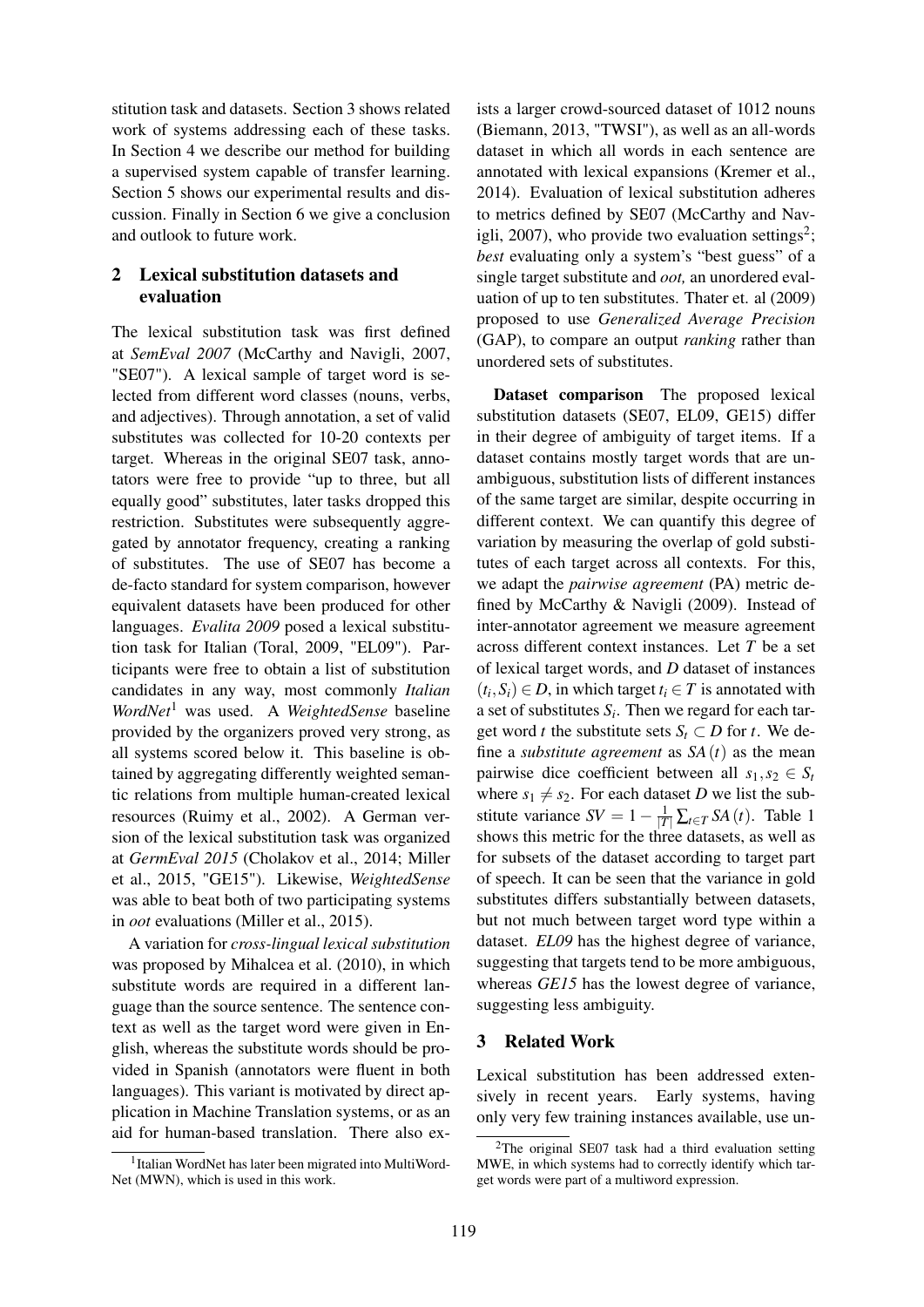| dataset       | substitute variance (SV) |      |      |      |       |  |
|---------------|--------------------------|------|------|------|-------|--|
|               | noun                     | verb | adi  | adv  | all   |  |
| SemEval-2007  | 0.78                     | 0.79 | 0.72 | 0.66 | 0.75  |  |
| Evalita-2009  | 0.84                     | 0.82 | 0.83 | 0.82 | 0.83  |  |
| GermEval-2015 | 0.59                     | 0.67 | 0.60 |      | 0.66  |  |
| all           | 0.75                     | 0.72 | 0.73 | 0.69 | () 73 |  |

Table 1: Degree of variation in gold answers

supervised approaches for determining appropriate substitutes. For the English SE07 task, systems mostly consider substitution candidates from *WordNet* (Fellbaum, 1998) and cast lexical substitution into a ranking task. Experiments may also be performed by pooling the set of candidates from the gold data, evaluating a pure ranking variant. Early approaches use a contextualized word instance representation and rank candidates according to their similarity to this representation. Effective representations are *syntactic vector space models* (Erk and Padó, 2008; Thater et al., 2011), which use distributional sparse vector representations based on the syntactic context of words. Performance improvement could be shown for different models, including the use of graph centrality algorithms on directional word similarity graphs (Sinha and Mihalcea, 2011), and clustering approaches on word instance representations (Erk and Padó, 2010). Multiple systems have built upon the distributional approach. Extensions include the use of LDA topic models (Ó Séaghdha and Korhonen, 2014), and probabilistic graphical models (Moon and Erk, 2013). The current state of the art combines a distributional model with the use of n-gram language models (Melamud et al., 2015a). They define the context vector of each word in a background corpus as a *substitute vector*, which is a vector of suitable filler words for the current n-gram context. They then obtain a contextualized *paraphrase vector* by computing a weighted average of substitute vectors in the background corpus, based on their similarity to the current target instance. In contrast to traditional sparse vector representations obtained through distributional methods, a recent trend is the use of low-dimensional dense vector representations. The use of such vector representations or word embeddings has been popularized by the *continuous bag-of-words* (CBOW) and *Skip-gram* model (Mikolov et al., 2013a). Melamud et al. (2015b) show a simple and knowledge-

lean model for lexical substitution based solely on syntactic word embeddings. As we leverage this model as a feature in our approach, we will elaborate on this in Section 4. Another approach for applying word embeddings to lexical substitution is their direct extension with multiple word senses, which can be weighted according to target context (Neelakantan et al., 2014).

Biemann (2013) first showed that the lexical substitution task can be solved very well when sufficient amount of training data is collected per target. An approach based on crowdsourcing human judgments achieved the best performance on the S07 dataset to day. However, judgments had to be collected for each lexical item, and as a consequence the approach can not scale to an open vocabulary. As an alternative to *per-word* supervised systems trained on target instances per lexeme, *allwords* systems aim to generalize over all lexical items. Szarvas et al. (2013a) proposed such a system by using *delexicalization*: features are generalized in such a way that they are independent of lexical items, and thus generalize beyond the training set and across targets. Originally, a maximum entropy classifier was trained on target-substitute instances and used for pointwise ranking of substitution candidates. In a follow-up work it was shown that learning-to-rank methods could drastically improve this approach, achieving state-ofthe-art performance with a *LambdaMART* ranker (Szarvas et al., 2013b). In this work we will build upon this model and further generalize not only across lexical items but across different languages.

For both EL09 and GE15, existing approaches have been adapted. For the Italian dataset, a distributional method was combined with LSA (De Cao and Basili, 2009). The best performing system applied a WSD system and language models (Basile and Semeraro, 2009). For the German dataset, Hintz and Biemann (2015) adapted the supervised approach by (Szarvas et al., 2013a), achieving best performance for nouns and adjectives. Jackov (2015) used a deep semantic analysis framework employing an internal dependency relation knowledge base, which achieved the best performance for verbs.

#### 4 Method description

We subdivide lexical substitution into two subtasks; *candidate selection* and *ranking*. For a given target *t*, we consider a list of possible substi-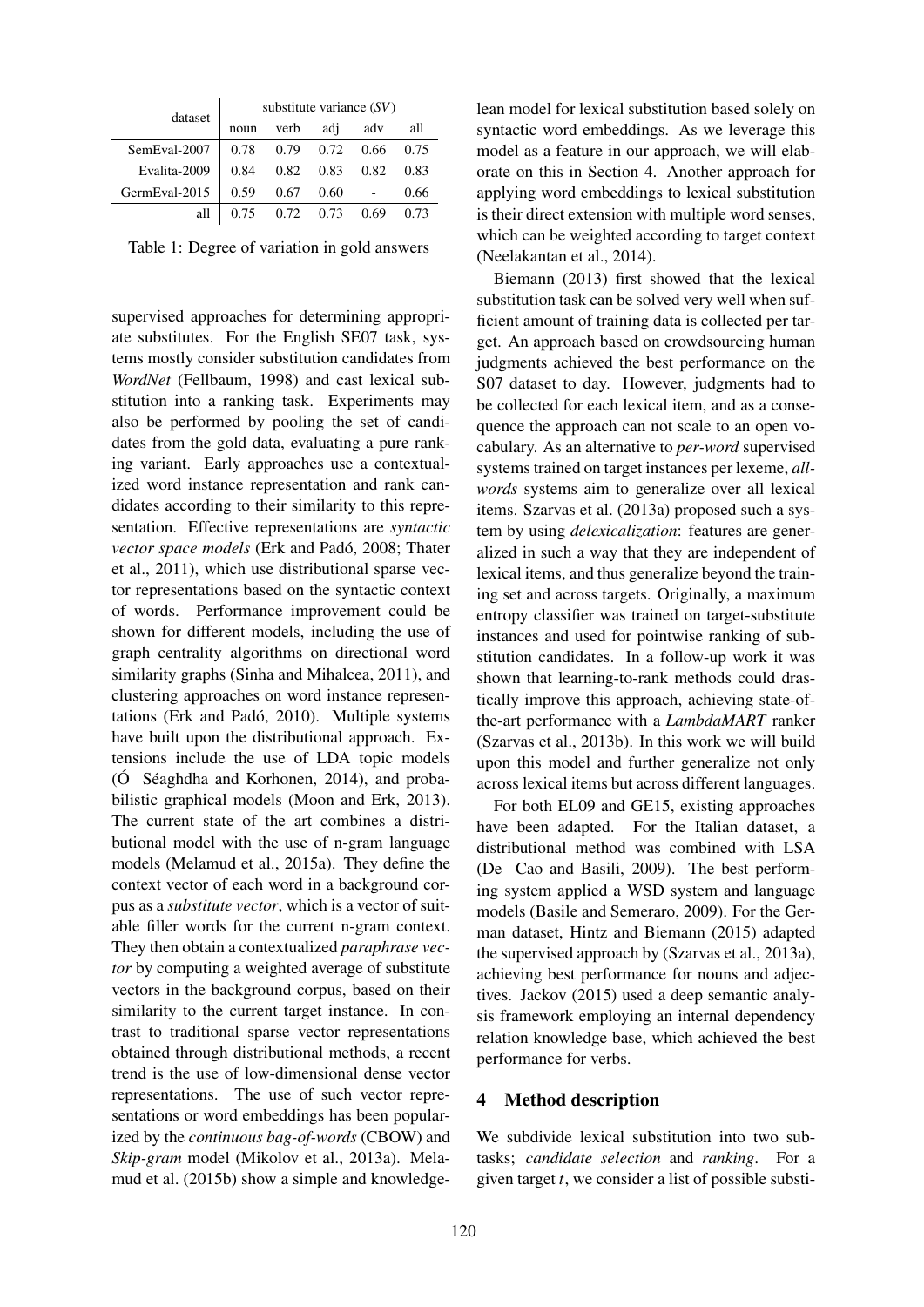tutes  $s \in C_t$ , where  $C_t$  is a static per-target candidate list. Our method is agnostic to the creation of this static resource, which can be obtained either by an unsupervised similarity-based approach, or from a lexical resource. In particular, candidates obtained at this stage do not disambiguate possible multiple senses of *t*, and are filtered and ordered in the ranking stage by a supervised model.

In modeling a supervised system, we have experimented with two learning setups. The first is applying a standard classification / regression learner. Here, lexical substitution is cast into a pointwise ranking task by training on targetsubstitute pairs generated from the gold standard. For each sentence context *c*, target word *t* and substitute *s*, we regard the tuple  $(c, t, s)$  as a training instance. We obtain these training instances for each lexsub instance  $(c, t)$  by considering all substitutes  $s \in G_t \cup C_t$  where  $G_t$  are all candidates for target *t* pooled from the gold data and  $C_t$  are obtained from lexical resources. We then experiment with two labeling alternatives for a binary classification and a regression setup, respectively. For binary classification we label each instance  $(c, t, s)$ as *positive* if *s* has been suggested as a substitute for *t* by at least one annotator, and as *negative* otherwise. For regression, we normalize the annotation counts for each substitute to obtain a score in (0,1] if a substitute *s* occurs in the gold data, 0 otherwise. The ranking of substitutes per target is obtained by considering the posterior likelihood of the *positive* label as yielded by a classifier model. We have tried multiple classifiers but have found no significant improvement over a *maximum entropy* baseline<sup>3</sup>. Our second setup is a learningto-rank framework, adapted from (Szarvas et al., 2013b). Here, we are not restricted to a pointwise ranking model, but consider pairwise and listwise  $models<sup>4</sup>$ .

We base our feature model on existing research. In addition to basic syntactic and frequency-based features, we obtained sophisticated features from trigram and syntactic thesauri, motivated by the findings of Biemann and Riedl (2013), as well as syntactic embedding features motivated by Melamud et al. (2015b).

| dataset       | maximum recall |         |  |  |
|---------------|----------------|---------|--|--|
|               | w/ MWE         | w/o MWE |  |  |
| SemEval-2007  | 0.459          | 0.404   |  |  |
| Evalita-2009  | 0.369          | 0.337   |  |  |
| GermEval-2015 | 0.192          | 0.178   |  |  |
| all           | 0.242          | 0.223   |  |  |

Table 2: Upper bound for substitute recall based on lexical resources *WordNet*, *MultiWordNet*, *GermaNet*

#### 4.1 Candidate selection

We confirm earlier research (Sinha and Mihalcea, 2009) on the high quality of selecting candidates from lexical resources. We thus base our candidate selection on prevalently used resources: *WordNet* (Fellbaum, 1998) for English, *GermaNet* (Hamp and Feldweg, 1997) for German and *MultiWord-Net* (Pianta et al., 2002) for Italian. For all resources, we consider all possible senses for a given target word and obtain all *synonyms*, *hypernyms* and *hyponyms* and their transitive hull. Thus, for the *hypernymy* and *hyponymy* relation, we follow the respective edges in the graph collecting all nodes (synsets) along the path. For each synset, we extract all lemmas as substitution candidates. Although restricting candidates incurs a relatively low upper bound on system recall, we still obtain best results using this rather conservative filter. Table 2 shows the upper bound for system recall for each of the datasets, evaluated with and without removing all multiword expressions from both candidate lists and gold data. A higher coverage of *WordNet* is a plausible explanation for the much higher recall on the English data.

### 4.2 Supervised ranking

Learning-to-rank methods train a supervised model for ranking a list of items by *relevance*. A basic *pointwise* approach applies regression techniques to obtain a relevance scores for each item in isolation. More advanced models are based on *pairwise* preference information for instance pairs, and *listwise* approaches, which are optimized on a global metric of a given ranking output. An extensive overview of learning-to-rank models can be found in (Burges, 2010). For lexical substitution, *LambdaMART* (Wu et al., 2010) has been found to be particularly effective. *LambdaMART* is a listwise method based on gradient boosting of regression trees. Its two main hyperparameters are

<sup>3</sup>For classification setup we use *Mallet*: http:// mallet.cs.umass.edu/

<sup>4</sup>For learning-to-rank we use *RankLib*: http:// mallet.cs.umass.edu/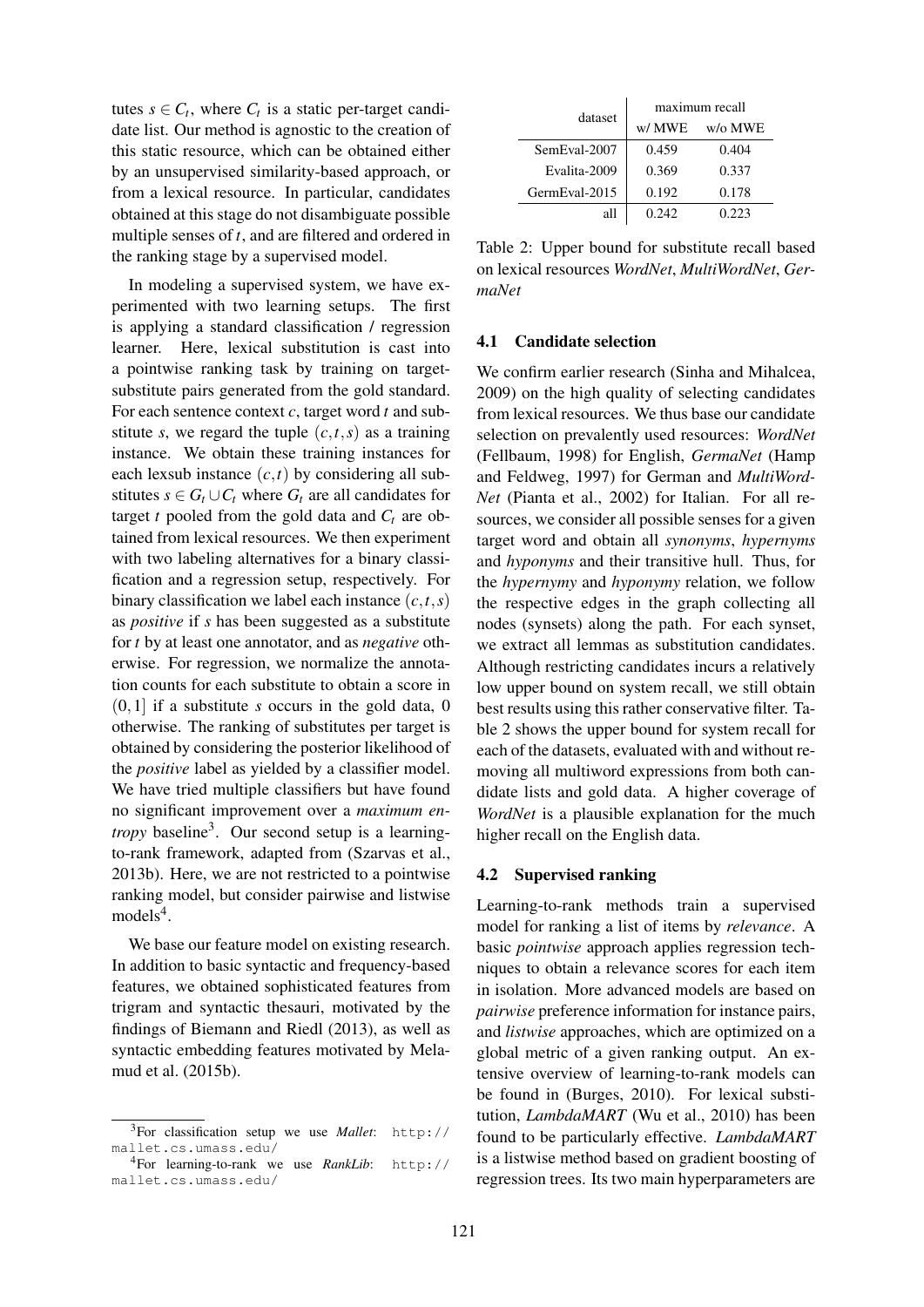the number of leaves in each regression tree and the number of iterations and trees. We have not performed extensive tuning of these hyperparameters and used default settings, an ensemble of 1000 trees with 10 leaves.

### 4.3 Delexicalized features

The idea of delexicalization has been proposed, for instance, by Bergsma et al. (2007). They propose to use statistical measures based solely on the frequency of different expansions of the same target term. Their feature set has motivated a large subset of the feature model, which we adapt in this work. The idea of generalizing features for lexical substitution in such a way that they work across lexical items has been shown by Moon and Erk (2013), and made explicit by Szarvas et al. (2013a). Instances are characterized using non-lexical features from heterogeneous evidence. The intuition of this feature model is to exploit redundant signals of substitutability from different sources and methods.

In cases where background corpora are required, the following data is used throughout all features: For English, a newspaper corpus compiled from 105 million sentences from the Leipzig Corpora Collection (Richter et al., 2006) and the Gigaword corpus (Parker et al., 2011) was used. For German a 70M sentence newswire corpus (Biemann et al., 2007) was used. For Italian, a subset of 40M sentences of *itWac*, a large webcrawl, was used (Baroni et al., 2009).

Shallow syntactic features We apply a partof-speech tagger trained on universal POS tags (Petrov et al., 2012), which we simplify into the classes *noun*, *verb*, *adjective* and *adverb*. Using these simplified tags we construct an *n*-gram sliding window, with  $n \in [1..5]$ , of POS around the target. We could also reduce window sizes drastically to  $n = 1,2$  without sacrificing performance.

Frequency features We use language models for each of the languages to obtain *frequency ratio* features. An *n*-gram sliding window around a target *t* is used to generate a set of features  $\frac{freq(c_l, s, c_r)}{freq(c_l, t, c_l)}$  $\frac{freq(c_l, s, c_r)}{freq(c_l, t, c_r)},$ where  $c_l$  and  $c_r$  are the left and right context words around *t*. Here, we normalize the frequency of the substitute with the frequency of the n-gram with original target *t*. As a variant, we further normalize frequencies by the set of all substitutes, to obtain frequencies features  $\frac{freq(c_l, s, c_r)}{\sum_{l} f}{req(c_l, s_l)}}$  $\frac{Jreq(C_l, s, c_r)}{\sum_{s' \in C_t} freq(c_l, s', c_r)}$  where  $C_t$ 

is the set of candidate substitutes for *t*. In our experiments we used sliding windows of size [1..5]. We obtain 5-gram counts from *web1t* (Brants and Franz, 2009).

Conjunction ratio features Based on the ngram resources above, we further define a conjunctive phrase ratio feature, which measures how often the construct  $(c_l, t, conjunction, s, c_r)$  occurs in a background corpus; i.e. how often *t* and *s* cooccur with a *conjunction* word ("*and*", "*or*", "*,*"), within the context of the sentence. As there is a different set of conjunction words for each language, we first aggregate the mean over all conjunction words:

$$
conj_{l,r}(t,s) = \frac{1}{|CONJ|} \sum_{con \in CONJ} freq(c_l,t,con,s,c_r)
$$

where *l* and *r* is the size of the left and right context window, and *CONJ* is a set of conjunction words per-language<sup>5</sup>. For left and right context size  $l = r = 0$  this feature also captures a contextindependent conjunction co-occurrence between only *t* and *s*. Again, we normalize this feature over the set of all candidates:

$$
\frac{conj_{l,r}(t,s)}{\sum_{s' \in C_l} conj_{l,r}(t,s)}
$$

Distributional features We construct a *distributional thesaurus* (DT) for each of the languages by following Biemann and Riedl (2013) and obtain first-order word-to-context measures, as well as second-order word-to-word similarity measures. As context features we have experimented with both syntactic dependencies as well as left and right neighboring words, and have found them to perform equivalently. As a salience measure we use *Lexicographer's Mutual Information* (Bordag, 2008) and prune the data, keeping only the 1000 most salient features per word. Word similarity is obtained from an overlap count in the pruned context features. We model features for the *contextualized* distributional similarity between *t* and *s* as

• percentage of shared context features for the top-*k* context features of *t* and *s*, globally and restricted to sentence context  $(k = 5, 20, 50,$ 100, 200)

<sup>5</sup>Conjunction words used are *and*, *or*, (*comma*), for English; *und*, *oder*, (*comma*) for German and *e*, *ed*, *o*, *od*, (*comma*) for Italian.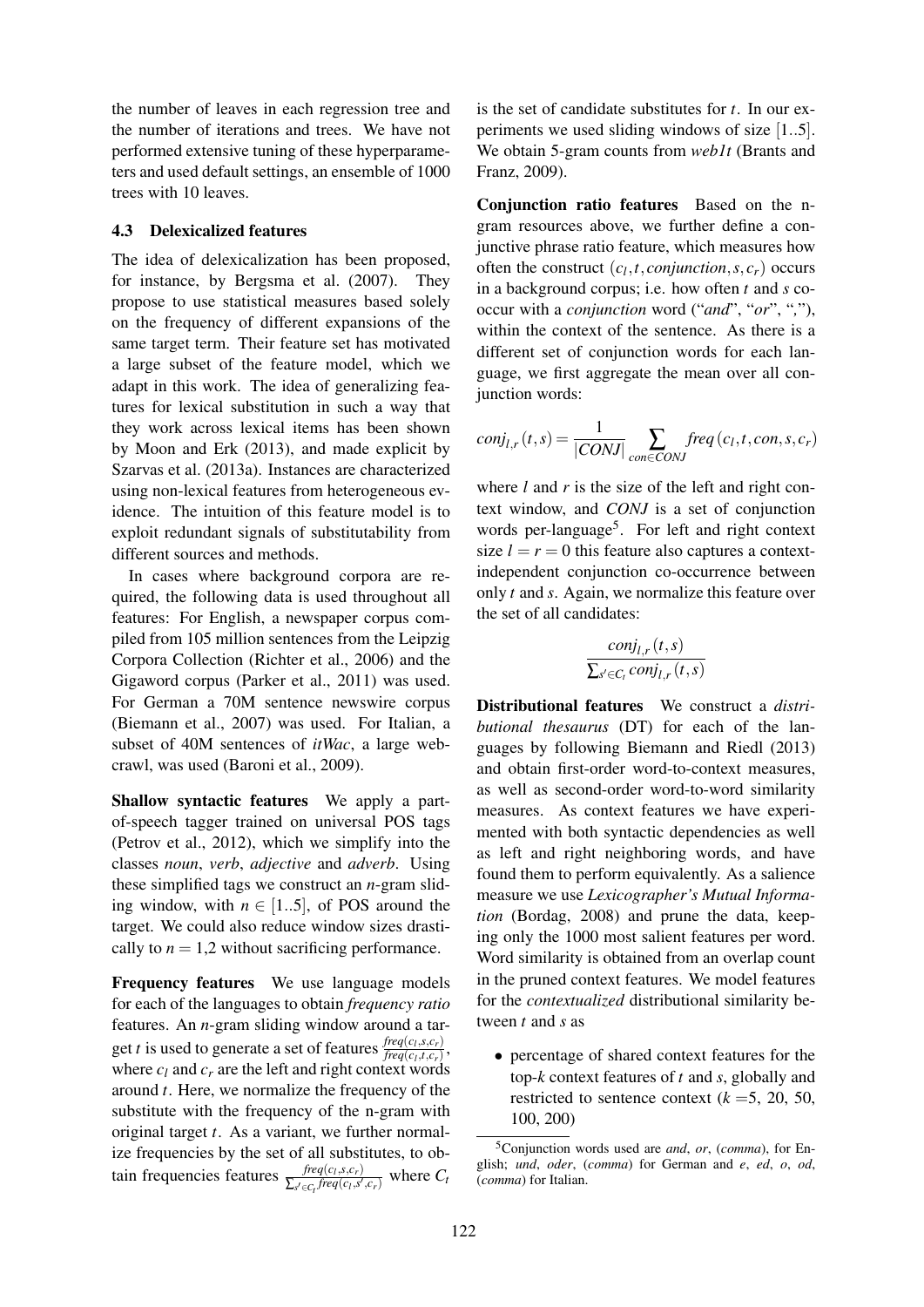- percentage of shared words for the top-*k* similar words of *t* and  $s (k = 200)$
- sum of salience score of context features of *s* overlapping with the sentence context
- binary occurrence of *s* in top-*k* similar words of *t*  $(k = 100, 200)$

With the exception of the last feature, these measures are scaled to  $[0,1]$  over the set of all substitute candidates.

Syntactic word embeddings We adapt the unsupervised approach by (Melamud et al., 2015a) as a set of features. We follow (Levy and Goldberg, 2014) to construct dependency-based word embeddings; we obtain syntactic contexts by running a syntactic dependency parser<sup>6</sup>, and computing word embeddings using dependency edges as context features<sup>7</sup>. The resulting dense vector representations for words and context live within the same vector space. We compute the semantic similarity between a target and a substitute word from the cosine similarity in the word embedding space, as well as the first-order target-to-context similarity. For a given target word *t* and substitute *s*, let *C<sub>t</sub>* be the syntactic context of *t* and  $c \in C_t$  a single context – i.e. a dependency edge attached to *t*; let  $v_t$ ,  $v_s$  be the vector representations of *t* and *s* in the word embedding space, and *v<sup>c</sup>* the vector representation of *c* in the context embedding space. Then  $Sim_1 = \cos(v_s, v_c)$  and  $Sim_2 = \cos(v_s, v_t)$  are the first-order and second-order substitutability measures considered by Melamud et al. (2015a). In contrast to their approach, we do not just consider an unsupervised combination of these two measures, but instead use both  $Sim_1$  and  $Sim_2$  as single features. We also use their combinations of a *balanced* / *unbalanced*, *arithmetic* / *geometrical* mean, to obtain six numeric features in total. Importantly, these features are independent of the underlying embedding vectors and can therefore generalize across arbitrary embeddings between languages.

Semantic resource features To generalize across multiple languages we minimize the

complexity of features obtained from semantic resources – which may differ notably in size and structure. From the resources listed in Section 4.1 we extract binary features for the semantic relations *synonymy*, *hypernymy* and *hyponymy*, occurring between *t* and *s*. We have also experimented with graded variants for transitive relations, such as encoding *n*-th level hypernymy, but have not observed any gain from this feature variation.

#### 4.4 Transfer learning

Transfer learning is made feasible by a fully lexeme-independent and language-independent feature space. Language-specific knowledge resides only within the respective resources for each language, and gets abstracted in feature extraction. Figure 1 illustrates this process at the example of two entirely unrelated sentences in different languages (English and German). A further mediator for transfer learning is a model based on boosted decision trees. As opposed to linear models, which could not be reasonably learned across languages, a *LambdaMART* ranker is able to learn feature interaction across languages. To give an example of what the resulting model can pick up on, we can regard conditionally strong features. Consider the *n*-gram pair frequency ratio feature of window size  $(l, r) = (1, 0)$ , which compares the frequency ratio of the target and substitute including a single left context word. Depending on the POS window, this feature can be highly informative in some cases, where it is less informative in others. For *adjective-noun* pairs, in which the noun is the substitution target, the model can learn that this frequency ratio is strongly positively correlated; in this case, the substitute frequently occurs with the same adjective than the original target. For other POS windows, for example *determiner-noun* pairs, the same frequency ratio may be less indicative, as most nouns frequently occur with a determiner. This property works across languages, as long as as attributive adjectives are prepositioned. In our subset of languages, this is the case for English and German, but not for Italian, which uses postpositive adjectives. Nevertheless, we are able to learn such universal feature interactions.

#### 5 Results and discussion

Evaluation of lexical substitution requires special care, as different evaluation settings are used

<sup>&</sup>lt;sup>6</sup>We trained models for *Mate* (https://code. google.com/p/mate-tools/) based on *universal dependencies* (http://universaldependencies. org/)

<sup>7</sup>We used *word2vecf* (https://bitbucket.org/ yoavgo/word2vecf) for computing syntactic word embeddings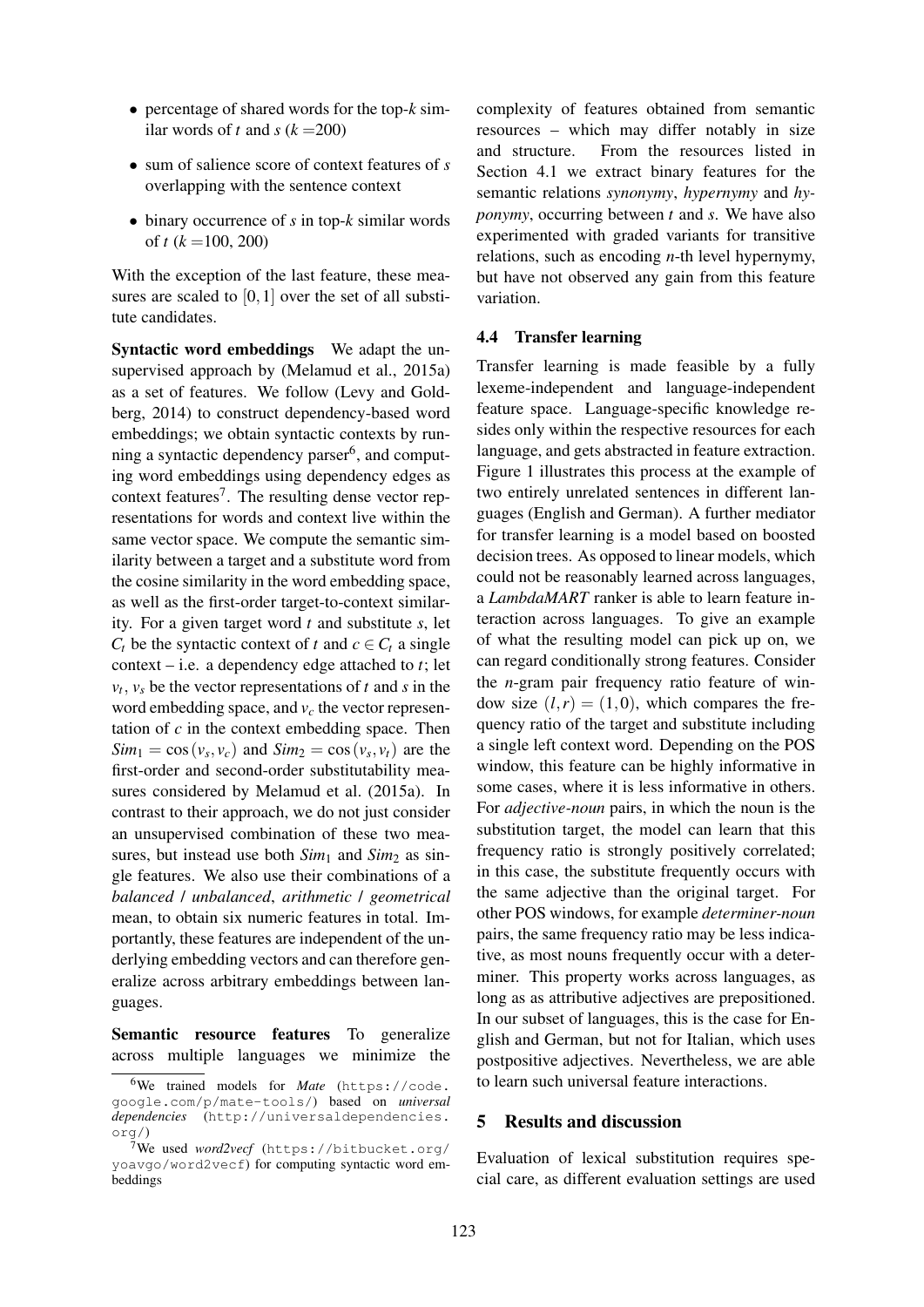Figure 1: Visualization of feature extraction and delexicalization. Two unrelated sentences in English and German (translation: "*the strain has to be limited*") are shown. Language-specific knowledge is obtained from resources for each language respectively. The resulting feature space is delexicalized and language independent.

throughout previous work and comparability is not always guaranteed. We follow the convention of reporting the full lexical substitution task (both generating and ranking candidates) with the metrics *P-best* and *P-oot* and report the ranking-only task (candidates pooled from the gold standard) with the *GAP* score. We further observe that previous work commonly discards multiword expressions from both the candidate lists as well as the gold data<sup>8</sup>. We follow this convention, but note that our system is in fact capable of successfully ranking multiword expansions out of the box. System performance slightly decreases when including MWE, as there is virtually no overlap between those provided by the system and those in the gold standard.

For ranking we experiment with different pointwise classifiers as provided by *Mallet* (MaxEnt classification and regression) as well learning-torank models provided by *RankLib* (RankBoost, RankNet, LambdaMART). In line with findings in (Szarvas et al., 2013b), we observe that learningto-rank approaches work better than a pointwise classification / regression setup throughout all languages and feature subsets. Among different rankers, we confirm LambdaMART to yield the best performance, and will only report numbers using this model. As optimization metric we have explored both *NDCG@10* and *MAP*. The *NDCG* metric can incorporate different scoring weights

|          | Open evaluation (best-P / oot-P) |       |        |       |         |       |
|----------|----------------------------------|-------|--------|-------|---------|-------|
| Training | English                          |       | German |       | Italian |       |
| English  | 16.63                            | 48.16 | 7.43   | 26.79 | 8.57    | 31.94 |
| German   | 13.20                            | 44.61 | 11.97  | 38.45 | 7.05    | 28.75 |
| Italian  | 13.91                            | 39.72 | 4.25   | 22.66 | 15.19   | 40.37 |
| others   | 17.19                            | 46.79 | 8.15   | 27.33 | 10.04   | 30.82 |
| all      | 17.23                            | 48.83 | 12.94  | 41.32 | 16.15   | 41.29 |
|          | 15.94                            | 36.37 | 11.20  | 20.14 | 10.86   | 41.46 |

Table 3: Transfer learning results for the open candidate task (candidates from lexical resources)

|          |         | Ranking evaluation (GAP) |         |
|----------|---------|--------------------------|---------|
| Training | English | German                   | Italian |
| English  | 51.0    | 26.9                     | 44.5    |
| German   | 44.3    | 56.2                     | 42.9    |
| Italian  | 36.7    | 22.2.                    | 48.0    |
| others   | 43.7    | 26.7                     | 43.9    |
| all      | 51.9    | 51.3                     | 50.0    |

Table 4: Transfer learning results on the rankingonly task (candidates pooled from gold)

based on annotator overlap, however MAP directly correlates with evaluation score. We have found optimizing on MAP to yield slightly better results, even if this disregards the relative score weights between gold substitutes. For the rankingonly task, we also extended the pooled training data with additional negative examples (i.e. adding all candidates as for the full task) but observed a minor decrease in system performance.

<sup>8</sup>The omission of MWE by multiple authors has been confirmed by the authors of (Melamud et al., 2015a).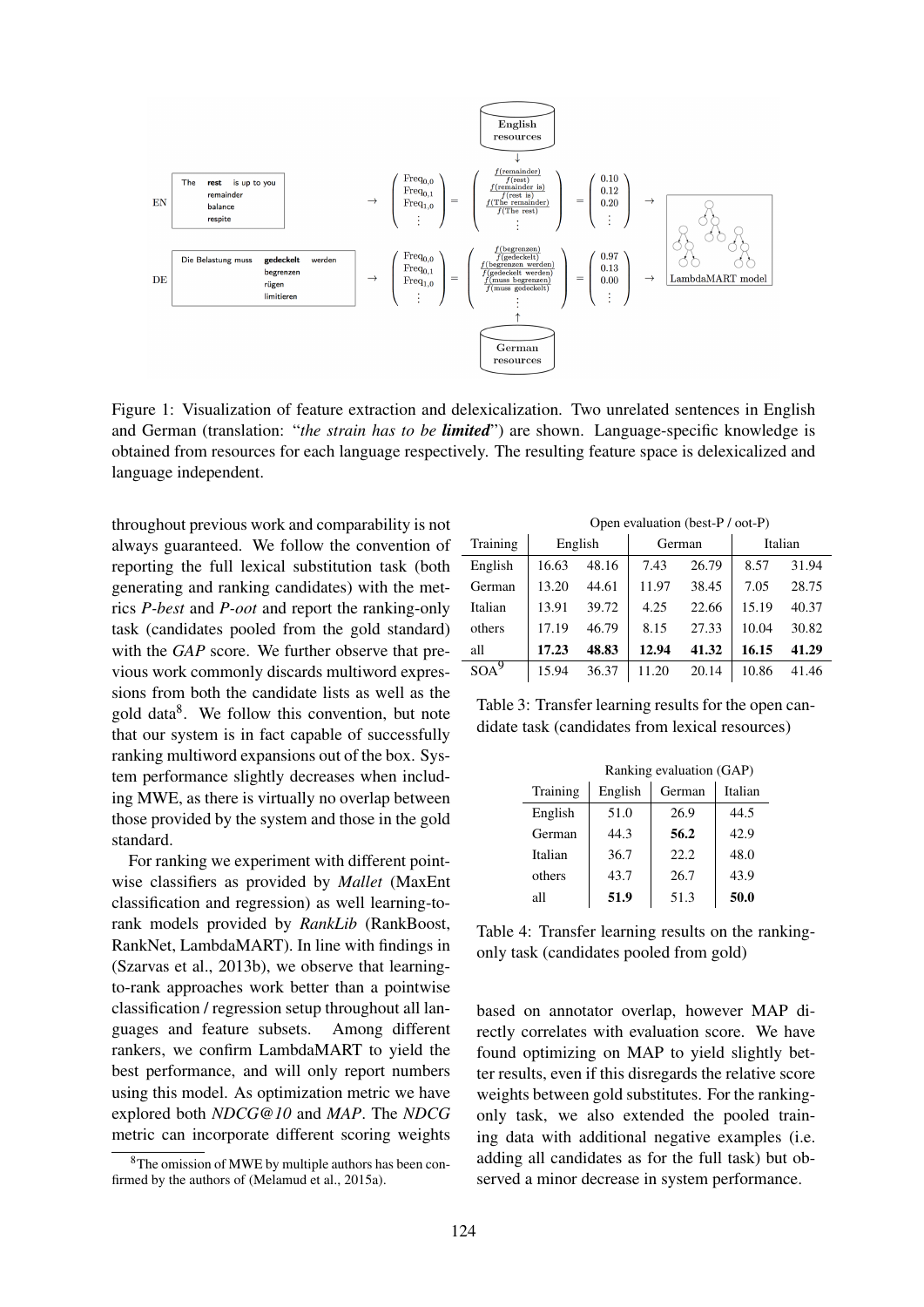We report transfer learning results across all three datasets. Table 3 shows a transfer-learning matrix for the full lexical substitution task, whereas Table 4 shows results for the ranking-only task. For evaluation, we consistently use the complete datasets, which are roughly equal in size for all languages  $($   $\sim$  2000 instances). For the identity entries in this matrix, as well as training on the complete dataset ("all") we follow previous supervised work and perform 10-fold cross-validation. Splits are based on the target lexeme, so that no two instances for the same target word are in different sets. Tables 3 and 4 suggest the feasibility of transfer learning. Although models trained on the original language (identity entries of the matrix) perform best, training on a different language still yields reasonable results. Training only on a single other language, not surprisingly, yields worse results for each dataset, however combining the data from the two remaining languages ("others") can mitigate this issue to some degree. Importantly, adding the data from two additional languages consistently improves system performance throughout all datasets for the open candidate task (Table 3). It is interesting to note that in case of SE07, training on only other languages performs surprisingly well for the *best-P* score, beating even a model trained on English. A possible explanation for this is that the SE07 dataset appears to be somewhere in the middle between EL09 and GE15 in terms of substitute variance. For the rankingonly task, transfer learning seems to work a little less effectively. In case of German, adding foreign language data in fact hurts *GAP* performance. This potentially originates from a much smaller set of training instances and inconsistency of the amount and overlap of pooled candidates across different tasks (as described in Table 1). We also observe that a learning-to-rank model is essential for performing transfer learning. In case of LambdaMART, an ensemble of decision trees is constructed, which is well suited to exploit redundant signals across multiple features. Linear models resulted in worse performance for transfer learning, as the resulting weights seem to be language-specific.

Feature ablation experiments are performed for various feature groups in the full and ranking-only task (Table 5). The ablation groups correspond to

the feature categories defined in Section 4.3. The *frequency* group includes plain frequency features as well as conjunction ratio features. We consider only our universal model trained on all language data (with 10-fold CV for each dataset). In case of English, the full system performs best and all feature groups improve overall performance. For other languages these results are mixed. In case of the German data, embedding features and semantic relation features seem to work well on their own, so that results for other ablation groups are slightly better. For ranking-only, embedding features seem to be largely subsumed by the combination of the other groups. Ablation of embeddings differs vastly between the full and rankingonly task; they seem to more more crucial for the full task. For all languages, semantic relations are the best feature in the full task, acting as a strong filter for candidates; in ranking-only they are more dispensable.

In summary, we observe that delexicalized transfer learning for lexical substitution is possible. Existing supervised approaches can be extended to generalize across multiple languages without much effort. Training a supervised system on different language data emphasizes that the learned model is sufficiently generic to be language independent. Our feature space constructed from heterogeneous evidence consists of many features that perform relatively weakly on their own. The resulting ranking model captures redundancy between these signals. Finally, Table 6 shows our results in comparison to previous work. Note that we omit some participating systems from the original SE07 task. The reason we did not list IRST2 (Giuliano et al., 2007) is that for out-of-ten results, the system outputs the same substitute multiple times and the evaluation scheme gives credit for each copy of the substitute. Our (and other) systems do not tamper with the metric in this way, and only yield a set of substitutes. UNT (Hassan et al., 2007) uses a much richer set of knowledge bases, not all of them easily available, to achieve slightly better *oot* scores. From our experiments, we list both a model trained per language, as well as a universal model trained on all data. The latter beats nearly all other approaches on the full lexical substitution task, despite not being optimized for a single language. Although omission of MWEs is common practice for SE07, it is unclear if this was

<sup>&</sup>lt;sup>9</sup>State of the art baseline, according to previous reported results, c.f. Table 6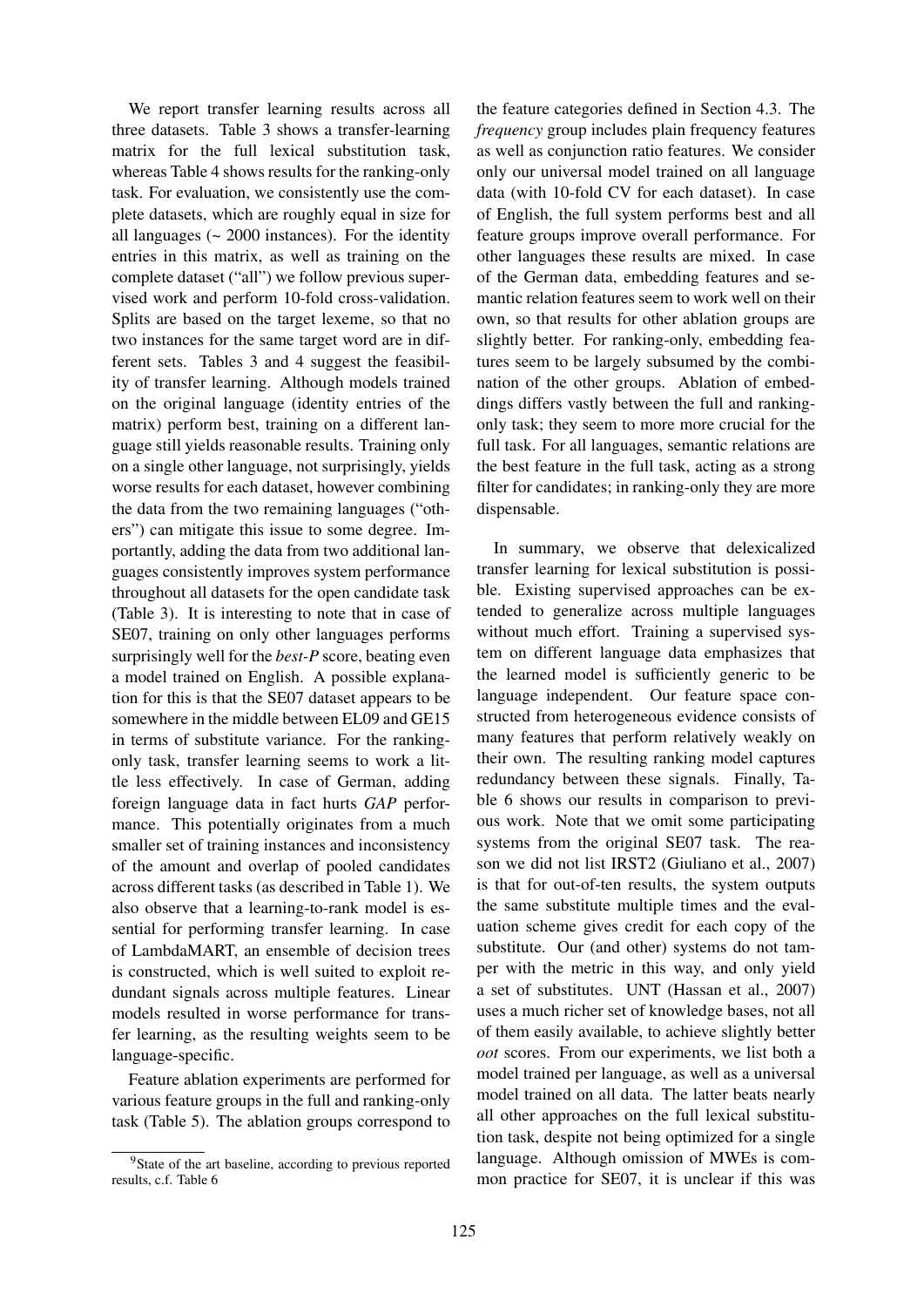|                   | English |      | German |      | Italian |      |
|-------------------|---------|------|--------|------|---------|------|
|                   | best-P  | GAP  | best-P | GAP  | best-P  | GAP  |
| w/o syntax        | 15.35   | 49.5 | 12.33  | 42.1 | 15.70   | 50.3 |
| w/o frequency     | 17.04   | 48.6 | 13.30  | 54.6 | 15.78   | 51.5 |
| $w$ / $\circ$ DT  | 16.88   | 48.8 | 12.18  | 54.6 | 17.65   | 51.8 |
| w/o sem. relation | 11.51   | 49.9 | 6.82   | 33.9 | 8.06    | 49.7 |
| w/o embedding     | 10.05   | 51.5 | 11.51  | 47.1 | 7.17    | 54.4 |
| full system       | 17.23   | 51.9 | 12.94  | 51.3 | 16.15   | 50.0 |

Table 5: Feature ablation results for the full and ranking-only task (universal model trained on all data)

done for EL09 and GE15. However, re-inclusion of MWE does not drastically alter results<sup>10</sup>. In the ranking-only variant, we are not able to beat the learning-to-rank approach by Szarvas et. al (2013b), we note however that they have performed extensive hyperparameter optimization of their ranker, which we have omitted. We are also not able to achieve *GAP* scores reported by Melamud at al. (2015b). Although we used their exact embeddings, we could not reproduce their results $^{11}$ .

### 6 Conclusion

We are the first to model lexical substitution as a language-independent task by considering not just a single-language dataset, but by merging data from distinct tasks in English, German and Italian. We have shown that a supervised, delexicalized approach can successfully learn a single model across languages – and thus perform transfer learning for lexical substitution. We observe that a listwise ranker model such as LambdaMART facilitates this transfer learning. We have further shown that incorporating more data helps training a more robust model and can consistently improve system performance by adding foreign language training data. We extended an existing supervised learning-to-rank approach for lexical substitution (Szarvas et al., 2013b) with stateof-the-art embedding features (Melamud et al., 2015b). In our experiments, a single model trained on all data performed best on each language. In all

| SemEval '07                 |        |       |      |
|-----------------------------|--------|-------|------|
| method                      | best-P | oot-P | GAP  |
| (Erk and Padó, 2010)        |        |       | 38.6 |
| (Thater et al., $2011$ )    |        |       | 51.7 |
| (Szarvas et al., 2013a)     | 15.94  |       | 52.4 |
| (Szarvas et al., 2013b)     |        |       | 55.0 |
| (Melamud et al., 2015b)     | 08.09  | 27.65 | 52.9 |
| (Melamud et al., 2015a)     | 12.72  | 36.37 | 55.2 |
| our method (English only)   | 16.63  | 48.16 | 51.0 |
| our method (all data)       | 17.23  | 48.83 | 51.9 |
| Evalita '09                 |        |       |      |
|                             |        |       |      |
| method                      | best-P | oot-P | GAP  |
| (Basile and Semeraro, 2009) | 08.16  | 41.46 |      |
| (Toral, 2009) <sup>12</sup> | 10.86  | 27.52 |      |
| our method (Italian only)   | 15.19  | 40.37 | 48.0 |
| our method (all data)       | 16.15  | 31.18 | 50.0 |
| GermEval '15                |        |       |      |
| method                      | best-P | oot-P | GAP  |
| (Hintz and Biemann, 2015)   | 11.20  | 19.49 |      |
| (Jackov, 2015)              | 06.73  | 20.14 |      |
| our method (German only)    | 11.97  | 38.45 | 56.2 |

Table 6: Experimental results of our method compared to related work for all three lexical substitution tasks

three datasets we were able to improve the current state of the art for the full lexical substitution task. The resulting model can be regarded as languageindependent; given an unannotated background corpus for computing language-specific resources and a source of substitution candidates, the system can be used almost out of the box. For obtaining substitution candidates, we still rely on lexical resources such as *WordNet*, which have to be available for each language. As future work we aim to make our approach completely knowledgefree by eliminating this dependency. We can consider substitution candidates based on their distributional similarity. First experiments confirm that this already yields a much better coverage, i.e. upper bound on recall, while introducing more noise. The remaining key challenge is to better characterize possible substitutes from bad substitutes in ranked lists of distributionally similar words, which frequently contain antonyms and cohyponyms. We will explore unsupervised acquisition of relational similarity (Mikolov et al., 2013b) for this task.

<sup>10</sup>For comparison, our scores including MWE for the "all data" model are as follows (*best-P*, *oot-P*, *GAP*). EL09: 15.12, 33.92, 45.8; GE15: 12.20, 41.15, 50.0

<sup>11</sup>Our evaluation of (Melamud et al., 2015b), *balAdd* yields a *GAP* score of 48.8, which is likely related to different evaluation settings.

<sup>12</sup>baseline by task organizer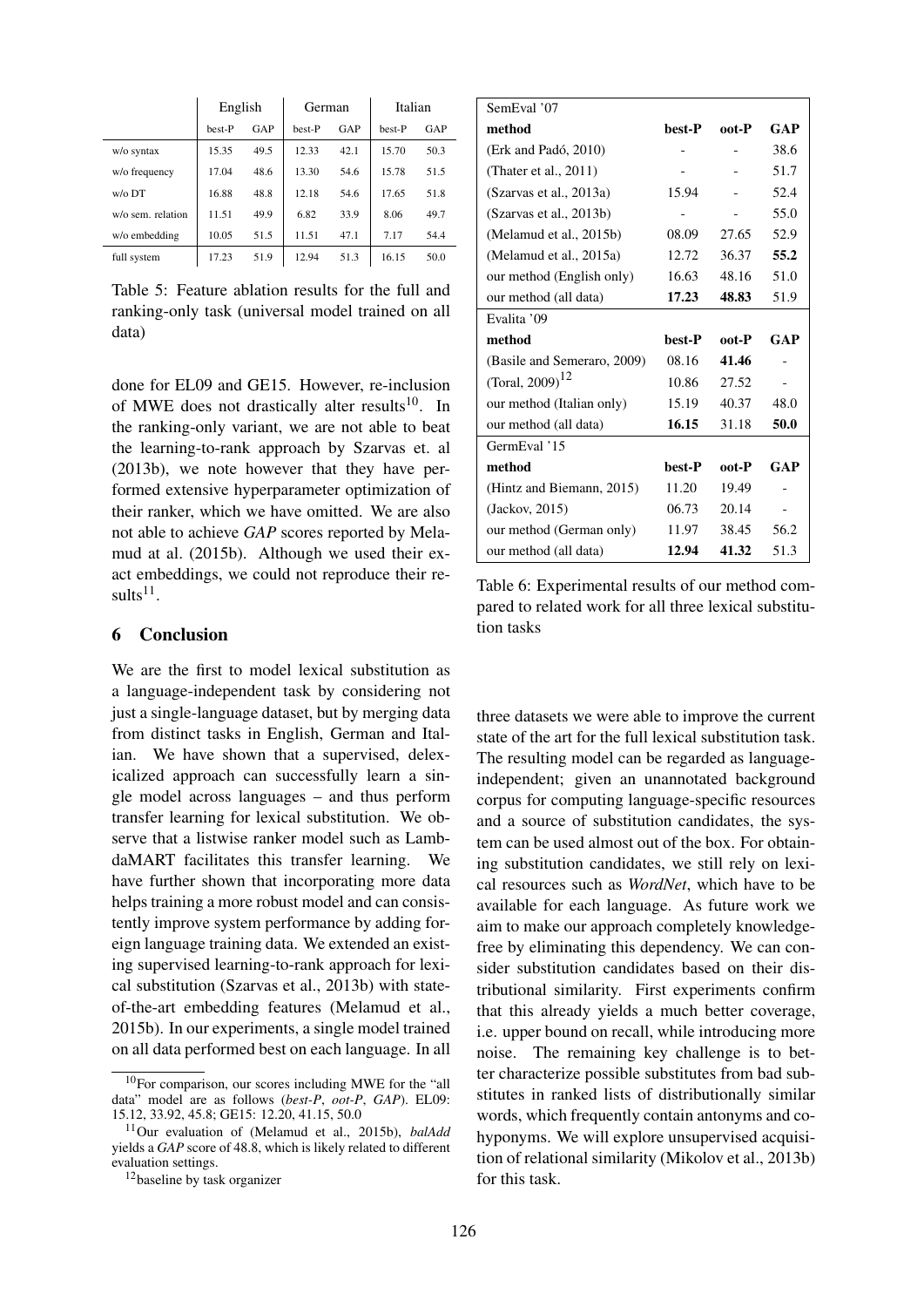### Acknowledgments

This work has been supported by the German Research Foundation as part of the Research Training Group "Adaptive Preparation of Information from Heterogeneous Sources" (AIPHES) under grant No. GRK 1994/1 and the SEMSCH project, grant No. BI 1544.

### References

- Daniel Bär, Chris Biemann, Iryna Gurevych, and Torsten Zesch. 2012. UKP: Computing semantic textual similarity by combining multiple content similarity measures. In *Proceedings of the First Joint Conference on Lexical and Computational Semantics - Volume 1: Proceedings of the Main Conference and the Shared Task, and Volume 2: Proceedings of the Sixth International Workshop on Semantic Evaluation*, pages 435–440, Montreal, Canada.
- Marco Baroni, Silvia Bernardini, Adriano Ferraresi, and Eros Zanchetta. 2009. The WaCky wide web: a collection of very large linguistically processed web-crawled corpora. *Language resources and evaluation*, 43(3):209–226.
- Pierpaolo Basile and Giovanni Semeraro. 2009. UNIBA @ EVALITA 2009 lexical substitution task. In *Proceedings of EVALITA workshop, 11th Congress of Italian Association for Artificial Intelligence*, Reggio Emilia, Italy.
- Shane Bergsma and Qin Iris Wang. 2007. Learning noun phrase query segmentation. In *Proceedings of the 2007 Joint Conference on Empirical Methods in Natural Language Processing and Computational Natural Language Learning (EMNLP-CoNLL)*, volume 7, pages 819–826, Prague, Czech Republic.
- Chris Biemann and Martin Riedl. 2013. Text: Now in 2D! A framework for lexical expansion with contextual similarity. *Journal of Language Modelling*, 1(1):55–95.
- Chris Biemann, Gerhard Heyer, Uwe Quasthoff, and Matthias Richter. 2007. The Leipzig corpora collection: monolingual corpora of standard size. In *Proceedings of Corpus Linguistics*, Birmingham, UK.
- Chris Biemann. 2013. Creating a system for lexical substitutions from scratch using crowdsourcing. *Language Resources and Evaluation*, 47(1):97–122.
- Stefan Bordag. 2008. A Comparison of Co-occurrence and Similarity Measures As Simulations of Context. In *Proceedings of the 9th International Conference on Computational Linguistics and Intelligent Text Processing*, CICLing 2008, pages 52–63, Haifa, Israel.
- Thorsten Brants and Alex Franz. 2009. Web 1T 5 gram, 10 European languages version 1. *Linguistic Data Consortium*.
- Christopher J.C. Burges. 2010. From RankNet to LambdaRank to LambdaMART: An overview. Technical Report MSR-TR-2010-82, Microsoft Research.
- Kostadin Cholakov, Chris Biemann, Judith Eckle-Kohler, and Iryna Gurevych. 2014. Lexical substitution dataset for German. In *Proceedings of the 9th International Conference on Language Resources and Evaluation*, pages 1406–1411, Reykjavik, Iceland.
- Diego De Cao and Roberto Basili. 2009. Combining distributional and paradigmatic information in a lexical substitution task. In *Proceedings of EVALITA workshop, 11th Congress of Italian Association for Artificial Intelligence*, Reggio Emilia, Italy.
- Katrin Erk and Sebastian Padó. 2008. A structured vector space model for word meaning in context. In *Proceedings of the Conference on Empirical Methods in Natural Language Processing*, pages 897– 906, Waikiki, HI, USA.
- Katrin Erk and Sebastian Padó. 2010. Exemplar-based models for word meaning in context. In *Proceedings of the ACL 2010 conference short papers*, pages 92– 97, Uppsala, Sweden.
- Christiane Fellbaum. 1998. *WordNet*. Wiley Online Library.
- Claudio Giuliano, Alfio Gliozzo, and Carlo Strapparava. 2007. FBK-irst: Lexical substitution task exploiting domain and syntagmatic coherence. In *Proceedings of the 4th International Workshop on Semantic Evaluations (SemEval-2007)*, pages 145– 148, Prague, Czech Republic.
- Birgit Hamp and Helmut Feldweg. 1997. GermaNet a lexical-semantic net for German. In *In Proceedings of ACL workshop Automatic Information Extraction and Building of Lexical Semantic Resources for NLP Applications*, pages 9–15, Madrid, Spain.
- Samer Hassan, Andras Csomai, Carmen Banea, Ravi Sinha, and Rada Mihalcea. 2007. UNT: Subfinder: Combining knowledge sources for automatic lexical substitution. In *Proceedings of the 4th International Workshop on Semantic Evaluations (SemEval-2007)*, pages 410–413, Prague, Czech Republic.
- Gerold Hintz and Chris Biemann. 2015. Delexicalized supervised German lexical substitution. In *Proceedings of GermEval 2015: LexSub*, pages 11–16, Essen, Germany.
- Luchezar Jackov. 2015. Lexical substitution using deep syntactic and semantic analysis. In *Proceedings of GermEval 2015: LexSub*, pages 17–20, Essen, Germany.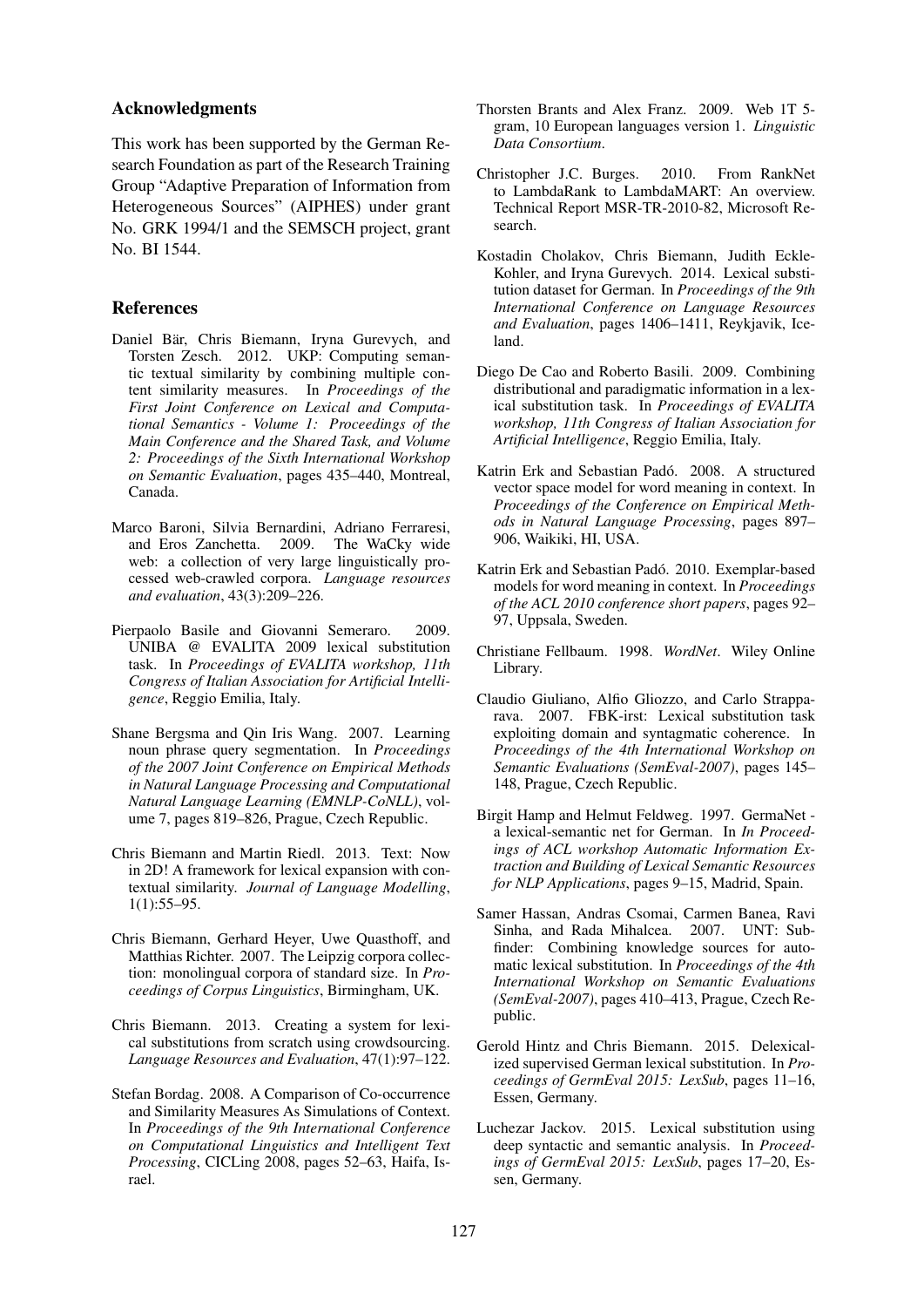- Gerhard Kremer, Katrin Erk, Sebastian Padó, and Stefan Thater. 2014. What substitutes tell us - analysis of an "all-words" lexical substitution corpus. In *Proceedings of the 14th Conference of the European Chapter of the Association for Computational Linguistics*, pages 540–549, Gothenburg, Sweden.
- Omer Levy and Yoav Goldberg. 2014. Dependencybased word embeddings. In *Proceedings of the 52nd Annual Meeting of the Association for Computational Linguistics*, volume 2, pages 302–308, Baltimore, MD, USA.
- Diana McCarthy and Roberto Navigli. 2007. Semeval-2007 task 10: English lexical substitution task. In *Proceedings of the 4th International Workshop on Semantic Evaluations*, pages 48–53, Prague, Czech Republic.
- Diana McCarthy and Roberto Navigli. 2009. The English lexical substitution task. *Language resources and evaluation*, 43(2):139–159.
- Oren Melamud, Ido Dagan, and Jacob Goldberger. 2015a. Modeling word meaning in context with substitute vectors. In *Proceedings of the 2015 Conference of the North American Chapter of the Association for Computational Linguistics: Human Language Technologies*, pages 472–482, Denver, CO, USA.
- Oren Melamud, Omer Levy, and Ido Dagan. 2015b. A simple word embedding model for lexical substitution. *VSM Workshop*. Denver, CO, USA.
- Rada Mihalcea, Ravi Sinha, and Diana McCarthy. 2010. Semeval-2010 task 2: Cross-lingual lexical substitution. In *Proceedings of the 5th International Workshop on Semantic Evaluation*, pages 9–14, Uppsala, Sweden.
- Tomas Mikolov, Ilya Sutskever, Kai Chen, Greg S Corrado, and Jeff Dean. 2013a. Distributed representations of words and phrases and their compositionality. In *Advances in neural information processing systems*, pages 3111–3119, Lake Tahoe, NV, USA.
- Tomas Mikolov, Wen-tau Yih, and Geoffrey Zweig. 2013b. Linguistic regularities in continuous space word representations. In *Proceedings of the 2013 Conference of the North American Chapter of the Association for Computational Linguistics: Human Language Technologies*, pages 746–751, Atlanta, GA, USA.
- Tristan Miller, Darina Benikova, and Sallam Abualhaija. 2015. GermEval 2015: LexSub – A shared task for German-language lexical substitution. In *Proceedings of GermEval 2015: LexSub*, pages 1– 9, Essen, Germany.
- Taesun Moon and Katrin Erk. 2013. An inferencebased model of word meaning in context as a paraphrase distribution. *ACM Transactions on Intelligent Systems and Technology (TIST)*, 4(3):42.
- Arvind Neelakantan, Jeevan Shankar, Alexandre Passos, and Andrew McCallum. 2014. Efficient nonparametric estimation of multiple embeddings per word in vector space. In *Proceedings of the Conference on Empirical Methods in Natural Language Processing*, pages 1059–1069, Doha, Qatar.
- Diarmuid Ó Séaghdha and Anna Korhonen. 2014. Probabilistic distributional semantics with latent variable models. *Computational Linguistics*, 40(3):587–631.
- Robert Parker, David Graff, Junbo Kong, Ke Chen, and Kazuaki Maeda. 2011. English Gigaword Fifth Edition. Technical report, Linguistic Data Consortium, Philadelphia, PA, USA.
- Slav Petrov, Dipanjan Das, and Ryan McDonald. 2012. A universal part-of-speech tagset. In *Proceedings of the Eight International Conference on Language Resources and Evaluation*, pages 2089–2096, Istanbul, Turkey.
- Emanuele Pianta, Luisa Bentivogli, and Christian Girardi. 2002. MultiWordNet: developing an aligned multilingual database. In *Proceedings of the 1st International WordNet Conference*, pages 293–302, Mysore, India.
- Matthias Richter, Uwe Quasthoff, Erla Hallsteinsdóttir, and Chris Biemann. 2006. Exploiting the Leipzig Corpora Collection. In *Proceedings of the Information Society Language Technologies Conference 2006*, pages 68–73. Ljubljana, Slovenia.
- Nilda Ruimy, Monica Monachini, Raffaella Distante, Elisabetta Guazzini, Stefano Molino, Marisa Ulivieri, Nicoletta Calzolari, and Antonio Zampolli. 2002. CLIPS, a multi-level Italian computational lexicon: a glimpse to data. In *Proceedings of the 3rd International Conference on Language Resources and Evaluation*, pages 792–799, Las Palmas, Spain.
- Ravi Sinha and Rada Mihalcea. 2009. Combining lexical resources for contextual synonym expansion. In *Proceedings of the Conference in Recent Advances in Natural Language Processing*, pages 404–410, Borovets, Bulgaria.
- Ravi Som Sinha and Rada Flavia Mihalcea. 2011. Using centrality algorithms on directed graphs for synonym expansion. In *FLAIRS Conference*, pages 311–316, Palm Beach, FL, USA.
- György Szarvas, Chris Biemann, Iryna Gurevych, et al. 2013a. Supervised all-words lexical substitution using delexicalized features. In *Proceedings of the 2013 Conference of the North American Chapter of the Association for Computational Linguistics: Human Language Technologies*, pages 1131–1141, Atlanta, GA, USA.
- György Szarvas, Róbert Busa-Fekete, and Eyke Hüllermeier. 2013b. Learning to rank lexical substitutions. In *Proceedings of the 2013 Conference on Empirical Methods in Natural Language Processing*, pages 1926–1932, Seattle, WA, USA.